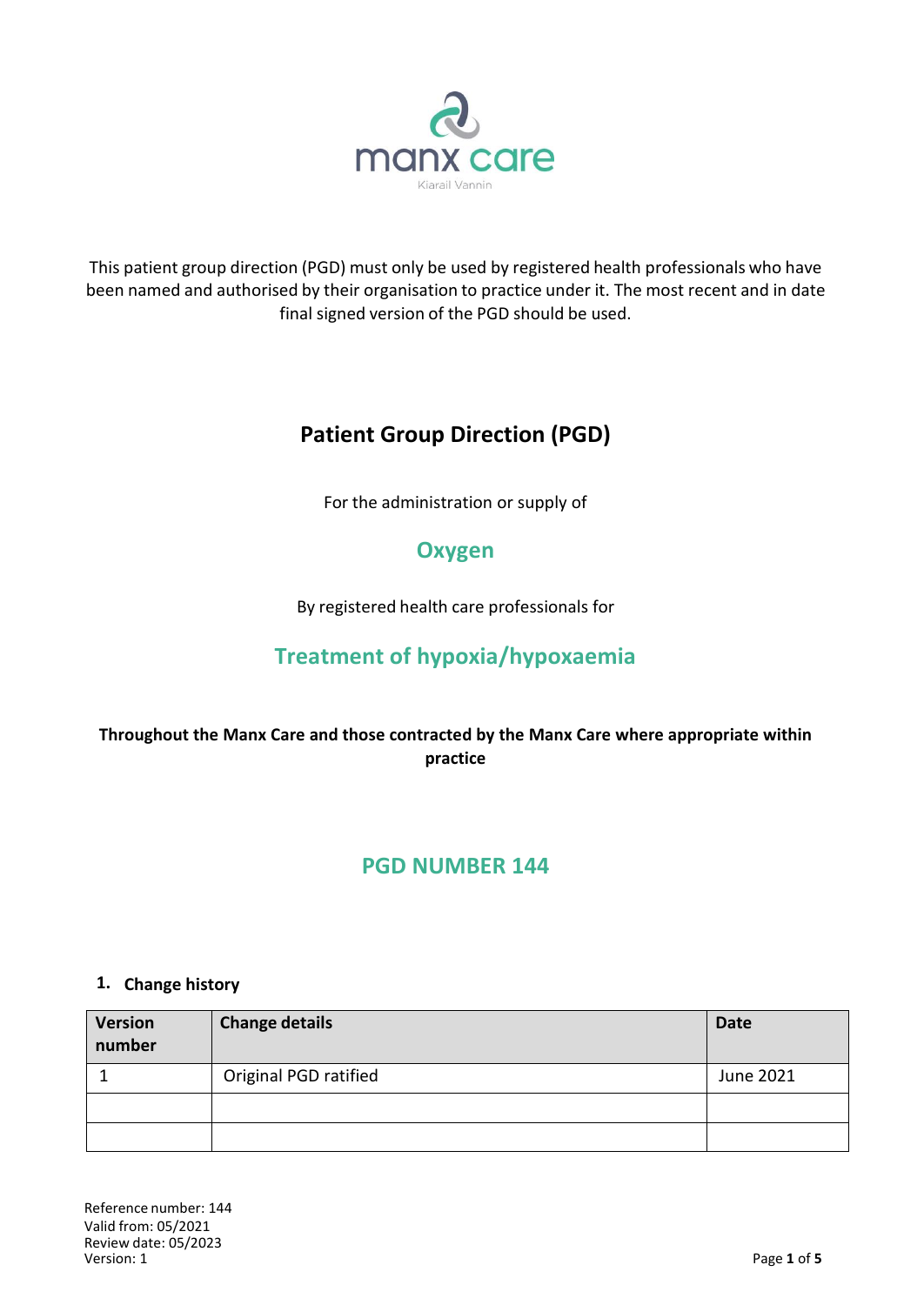### **2. Medicines practice guideline 2:** *Patient group directions*

Refer to the relevant sections of NICE medicines practice guideline 2: *Patient group directions* as stated in the blank template notes. For further information about PGD signatories, see the NHS and Manx Care PGD website FAQs

#### **3. PGD development**

Refer to the NICE PGD competency framework for people developing PGDs

| <b>Job Title &amp; organisation</b> | <b>Name</b> | <b>Signature</b> | <b>Date</b> |
|-------------------------------------|-------------|------------------|-------------|
| Author of the PGD                   |             |                  |             |
| Member of the PGD<br>working group  |             |                  |             |

#### **4. PGD authorisation**

Refer to the NICE PGD competency framework for people authorising PGDs

| <b>Job Title</b>                                             | <b>Name</b> | <b>Signature</b> | <b>Date</b> |
|--------------------------------------------------------------|-------------|------------------|-------------|
| <b>Medical Director</b>                                      |             |                  |             |
| Chief Pharmacist/<br><b>Pharmaceutical Adviser</b>           |             |                  |             |
| Senior Paramedic                                             |             |                  |             |
| Director of Nursing                                          |             |                  |             |
| <b>GP Adviser</b>                                            |             |                  |             |
| Senior Microbiologist<br>(if PGD contains<br>antimicrobials) |             |                  |             |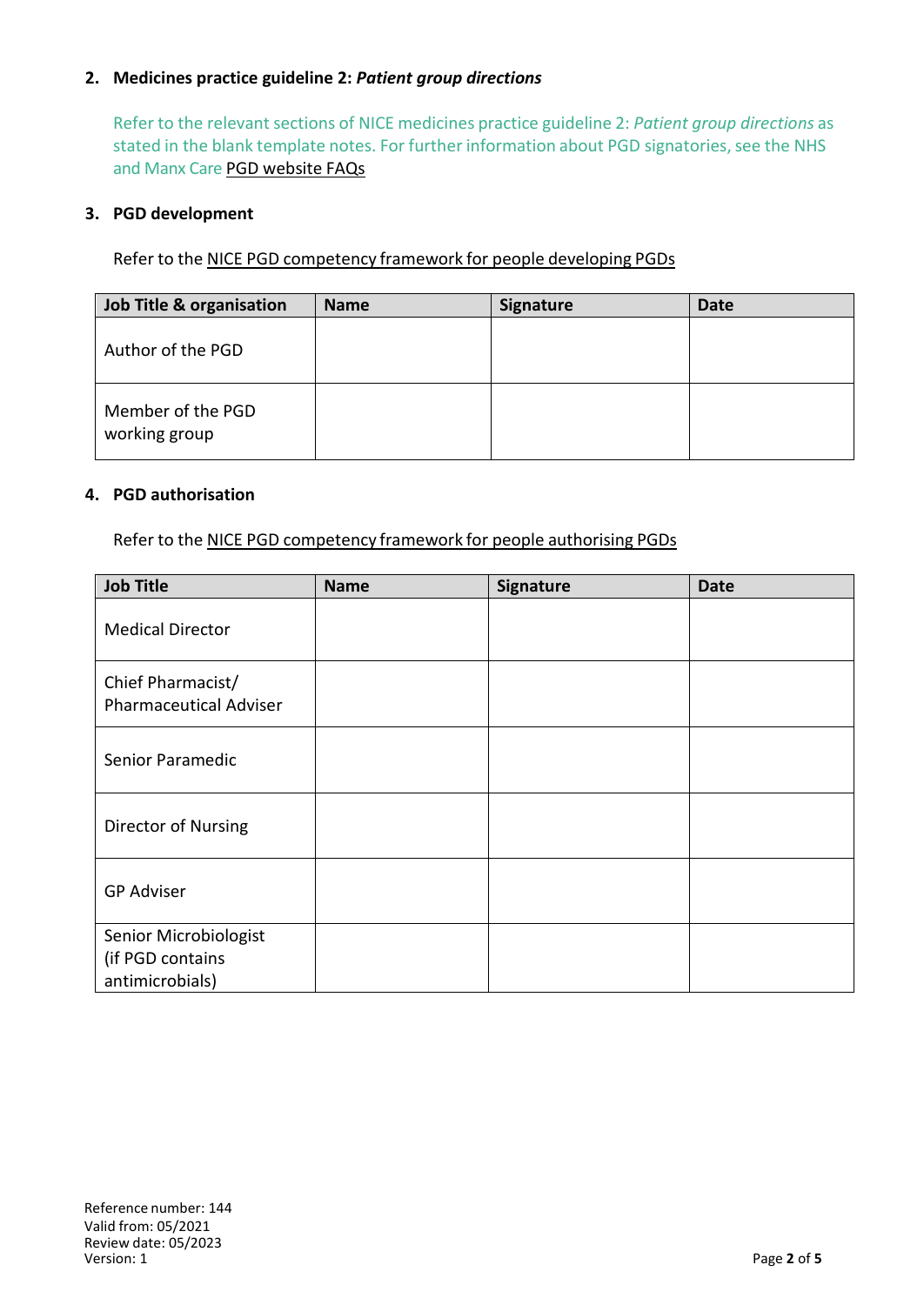#### **5. PGD adoption by the provider**

Refer to the NICE PGD competency framework for people authorising PGDs

| Job title and<br>organisation | <b>Signature</b> | <b>Date</b> | Applicable or not<br>applicable to area |
|-------------------------------|------------------|-------------|-----------------------------------------|
|                               |                  |             |                                         |

#### **6. Training and competency of registered healthcare professionals, employed or contracted by the Manx Care, GP practice or Hospice**

Refer to the NICE PGD competency framework for health professionals using PGDs

|                                                        | Requirements of registered Healthcare professionals working<br>under the PGD                                                                                                                                                                                                                                                                                            |
|--------------------------------------------------------|-------------------------------------------------------------------------------------------------------------------------------------------------------------------------------------------------------------------------------------------------------------------------------------------------------------------------------------------------------------------------|
| <b>Qualifications and</b><br>professional registration | Registered healthcare professionals, working within or<br>$\bullet$<br>contracted by the Manx Care, GP practice or Hospice who are<br>permitted staff groups outlined within the current PGD policy<br>Pharmacists must be practising in Manx Care authorised<br>premises i.e. contracted pharmacy premises                                                             |
| <b>Initial training</b>                                | Knowledge of current guidelines and the administration of<br>$\bullet$<br>the drug specified in this PGD/BNF and of the inclusion and<br>exclusion criteria<br>Training which enables the practitioner to make a clinical<br>$\bullet$<br>assessment to establish the need for the medication covered<br>by this PGD<br>Local training in the use of PGD's<br>$\bullet$ |
| Competency                                             | Staff will be assessed on their knowledge of drugs and clinical                                                                                                                                                                                                                                                                                                         |
| assessment                                             | assessment as part the competency framework for registered<br>health professionals using PGD's                                                                                                                                                                                                                                                                          |
| <b>Ongoing training and</b>                            | The registered health care professionals should make sure they                                                                                                                                                                                                                                                                                                          |
| competency                                             | are aware of any changes to the recommendations for this                                                                                                                                                                                                                                                                                                                |
|                                                        | medication; it is the responsibility of the registered health care                                                                                                                                                                                                                                                                                                      |
|                                                        | professionals to keep up to date with continuing professional                                                                                                                                                                                                                                                                                                           |
|                                                        | development. PGD updates will be held every two years                                                                                                                                                                                                                                                                                                                   |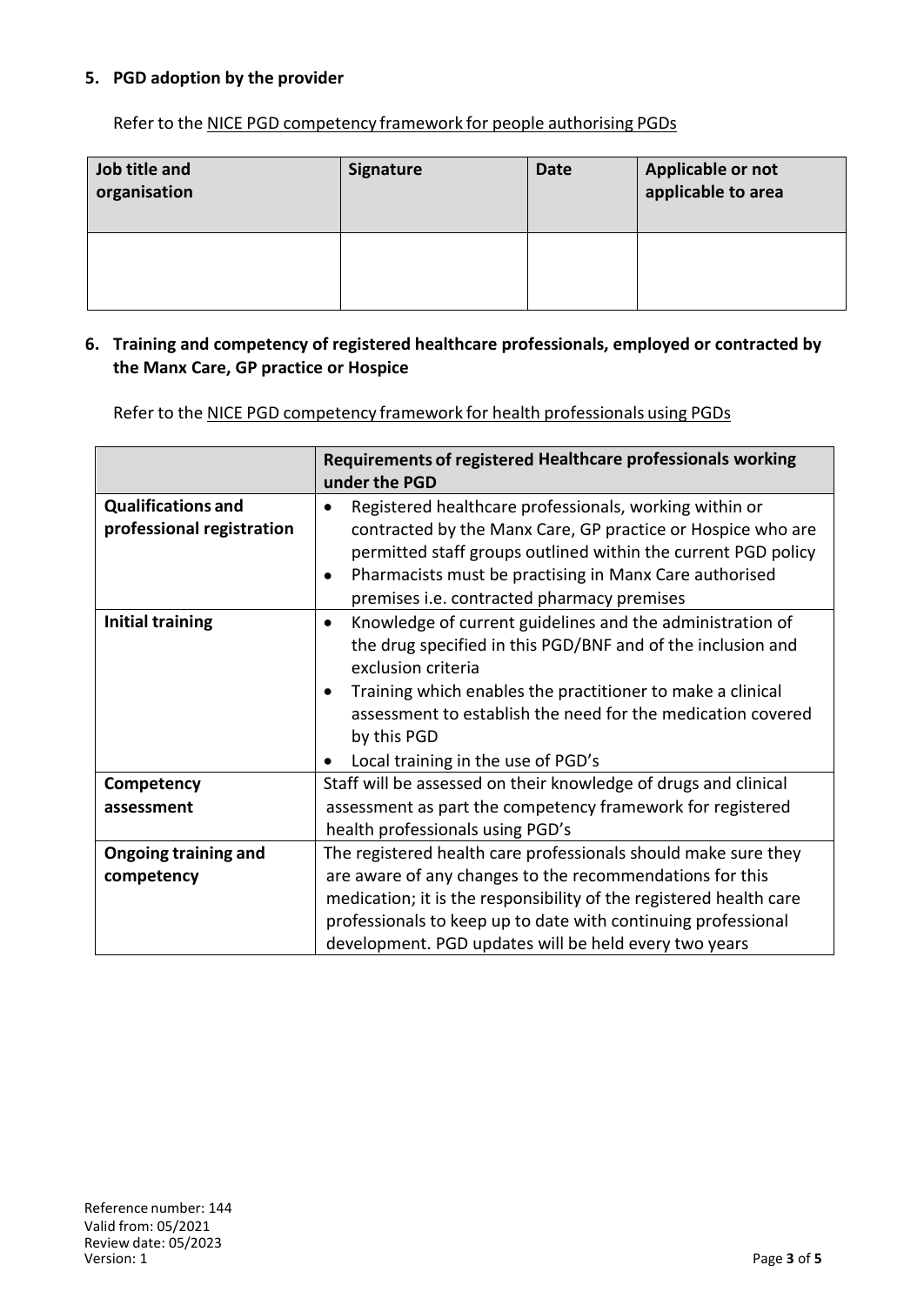### **7. Clinical Conditions**

| <b>Clinical condition or</b>     | To treat hypoxia/hypoxaemia                                                         |
|----------------------------------|-------------------------------------------------------------------------------------|
| situation to which this          |                                                                                     |
| <b>PGD applies</b>               |                                                                                     |
| <b>Inclusion criteria</b>        | Significant trauma                                                                  |
| <b>Exclusion criteria</b>        | <b>Paraquat Poisoning</b>                                                           |
| <b>Cautions (including any</b>   | Conditions where hypercapnic (type 11) respiratory failure is a                     |
| relevant action to be            | possibility in patients with a raised PaCO2 level or without hypoxia                |
| taken)                           | including COPD                                                                      |
| <b>Arrangements for referral</b> | Patient should be referred to a more experienced clinical                           |
| for medical advice               | practitioner for further assessment                                                 |
| Action to be taken if            | Patient should be referred to a more experienced clinical                           |
| patient excluded                 | practitioner for further assessment                                                 |
| Action to be taken if            | A verbal explanation should be given to the patient on: the<br>٠                    |
| patient declines                 | need for the medication and any possible effects or potential                       |
| treatment                        | risks which may occur as a result of refusing treatment                             |
|                                  | This information must be documented in the patients' health<br>$\bullet$<br>records |
|                                  | Any patient who declines care must have demonstrated<br>٠                           |
|                                  | capacity to do so                                                                   |
|                                  | Where appropriate care should be escalated                                          |

### **8. Details of the medicine**

| Name, form and strength<br>of medicine      | Oxygen                                                                                                                                                                                                                                                                                                                                                                                                                                                                                                                       |  |
|---------------------------------------------|------------------------------------------------------------------------------------------------------------------------------------------------------------------------------------------------------------------------------------------------------------------------------------------------------------------------------------------------------------------------------------------------------------------------------------------------------------------------------------------------------------------------------|--|
| Legal category                              | <b>GSL</b>                                                                                                                                                                                                                                                                                                                                                                                                                                                                                                                   |  |
| Indicate any off-label use<br>(if relevant) | None                                                                                                                                                                                                                                                                                                                                                                                                                                                                                                                         |  |
| Route/method of<br>administration           | Inhalation                                                                                                                                                                                                                                                                                                                                                                                                                                                                                                                   |  |
| Dose and frequency                          | ALL emergency situations:<br>Give 40% - 60% oxygen at a flow rate of $4 - 10$ L/minute to<br>maintain O2 saturation above 94%<br>Use a reservoir mask to give 100% oxygen (non-rebreathing) if<br>$\bullet$<br>the patient is severely hypoxic or in major trauma.<br>A Hudson mask is used with a Venturi nozzle to give various<br>$\bullet$<br>percentages:<br>BLUE $= 24\%$ at 2L/min<br>$\circ$<br>WHITE $= 28\%$ at 4L/min<br>$\circ$<br>YELLOW = $35\%$ at 8L/min<br>$\circ$<br>$= 40\%$ at 10L/min<br>RED<br>$\circ$ |  |
|                                             | $= 60\%$ at 15L/min<br>GREEN<br>$\bigcirc$                                                                                                                                                                                                                                                                                                                                                                                                                                                                                   |  |